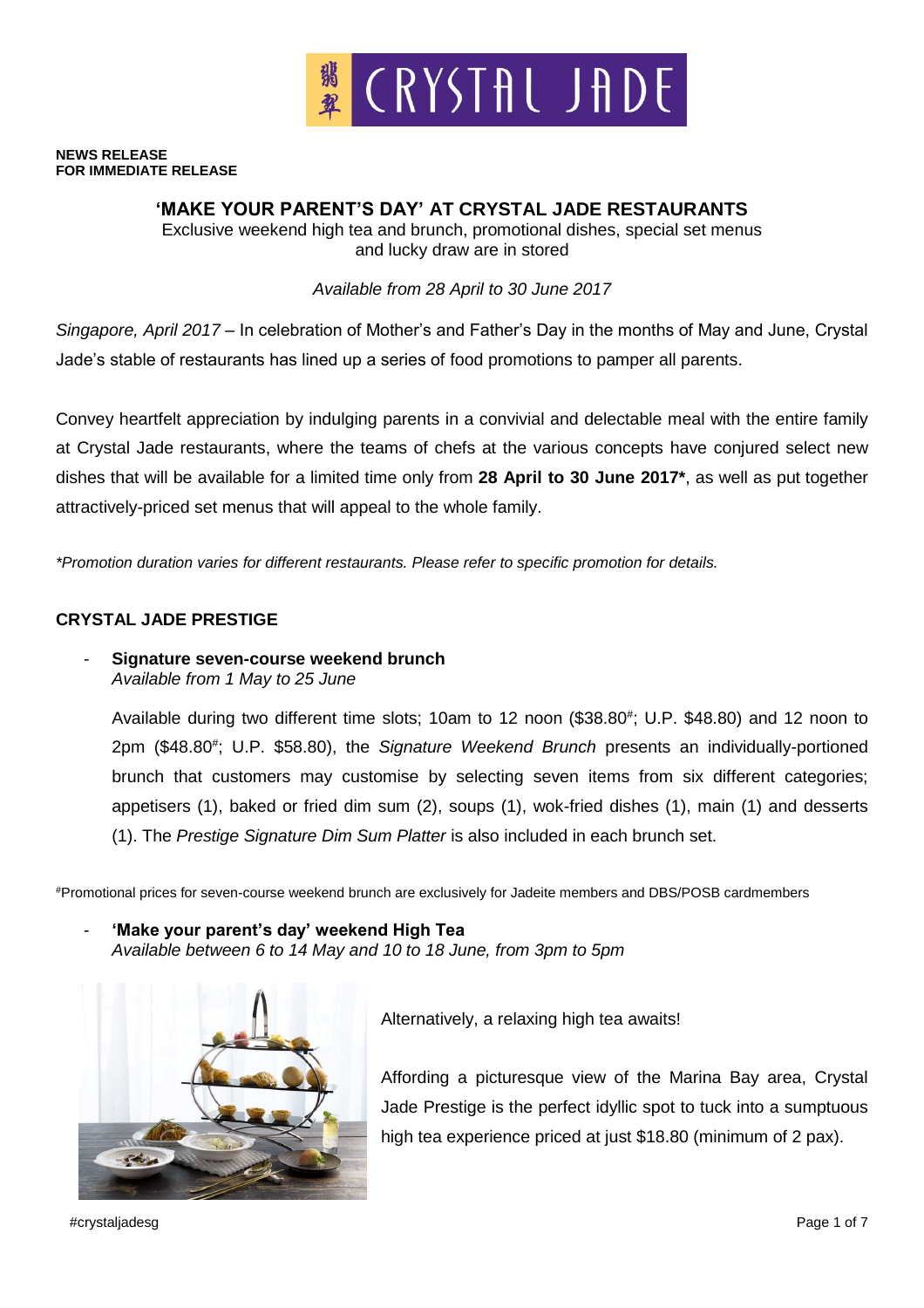Each diner partakes in a *Prestige Signature Dim Sum Platter* comprising four exquisite handcrafted bites including *Prawn & carrot dumpling with black truffle* 黑崧露三色虾饺, *Assorted mushroom dumpling* 金鱼蒸菌饺, *Osmanthus dumpling with prawn and celery* 桂花玉带饺 and *Water chestnut*  dumpling with olive and parsley 马蹄香芹八宝袋 and thereafter, a choice of two deep-fried or baked items; such as Deep-fried spring roll with bamboo pith 鲜虾腐皮卷 and vegetable and Baked egg tart 酥皮鸡蛋塔, a noodle or porridge item, and lastly, the dessert of Chilled lemongrass jelly with sour plum in lime paired with a complimentary chilled mini Longevity mochi 酸酐野梅配迷你小寿桃.

- **Special dim sum item and complimentary petite Longevity mochi with any order of 'Make your parents' day' set menus**



*Petite longevity mochi and Full bloom lotus paste and yam pastry*

At Crystal Jade Prestige, diners can look forward to individual set menus from \$68 per person or \$888 for ten persons. For any order of 'Make your parents' day' set menus, a complimentary petite Longevity mochi; either *mango with green tea filling*, *pandan with red bean filling* or v*anilla with lotus paste filling* will be served to each diner.

Patrons can also sample a *Full bloom lotus paste and yam pastry* 莲蓉花芋酥 *pastry* (\$5.80 for 3 pieces, U.P. \$6.80). Pretty-in-pink, the delicate morsel is testament to the chefs' culinary prowess with its fine flaky pastry encasing a smooth lotus paste with pine nuts – each piece literally blooms into a flower when fried.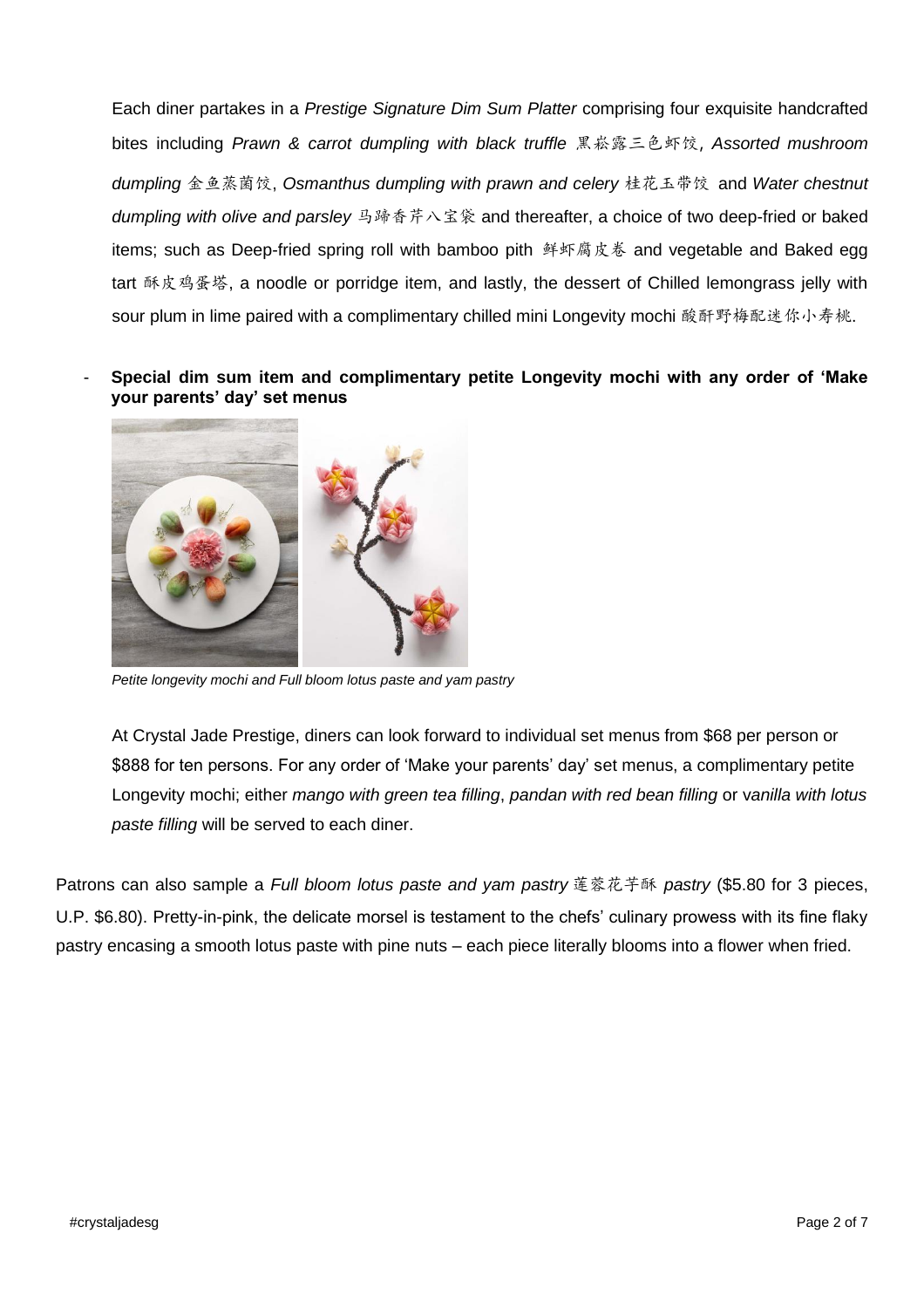### **CRYSTAL JADE LA MIAN XIAO LONG BAO**

*New xiao long bao available from 28 Apr to 30 Jun and set menus between 28 Apr to 14 May and 3 Jun to 18 Jun only*

During the promotion period, diners can savour a brand new *xiao long bao*  creation in addition to the existing range available at all Crystal Jade La Mian Xiao Long Bao and Jiang Nan outlets.

Slightly larger than the usual *xiao long bao*, *Shanghai colourful xiao long bao* 鸡汤缤纷小笼包 (\$1.80 per piece, U.P \$2.20) is a plump and juicy minced pork dumpling steeped in a robust chicken broth.

Four set menus between 4 to 10 persons ranging from \$188 to \$398 have also been thoughtfully-crafted for diners seeking a fuss-frill, convenient and delicious celebratory meal.



#### **CRYSTAL JADE KITCHEN**

*New dishes available from 28 Apr to 30 Jun and set menus between 28 Apr to 14 May and 3 Jun to 18 Jun only*



A compact menu of eight nourishing and comforting dishes is the highlight at Crystal Jade Kitchen; also synonymous with serving simple and tasty Cantonese fare.

Inspired by the delicious and wholesome flavours of home-cooked dishes whipped up by parents at home, these items all boast familiar hearty flavours. Set menus start from \$288 for 4 persons.

Tuck into *Steamed fish maw with prawn paste* 百花酿鱼肚 (\$18.80, U.P \$23.80), *Sautéed prawn with luffa* 鸳鸯虾浸胜瓜 (\$18.80, U.P \$23.80), *Diced chicken and beancurd with salted fish* 咸鱼鸡粒豆腐煲 (\$11.80, U.P \$14.80), or the perennial favourite of *Scrambled egg with tomato* 番茄炒蛋 (\$11, U.P \$13.80); the embodiment of simplicity at its best.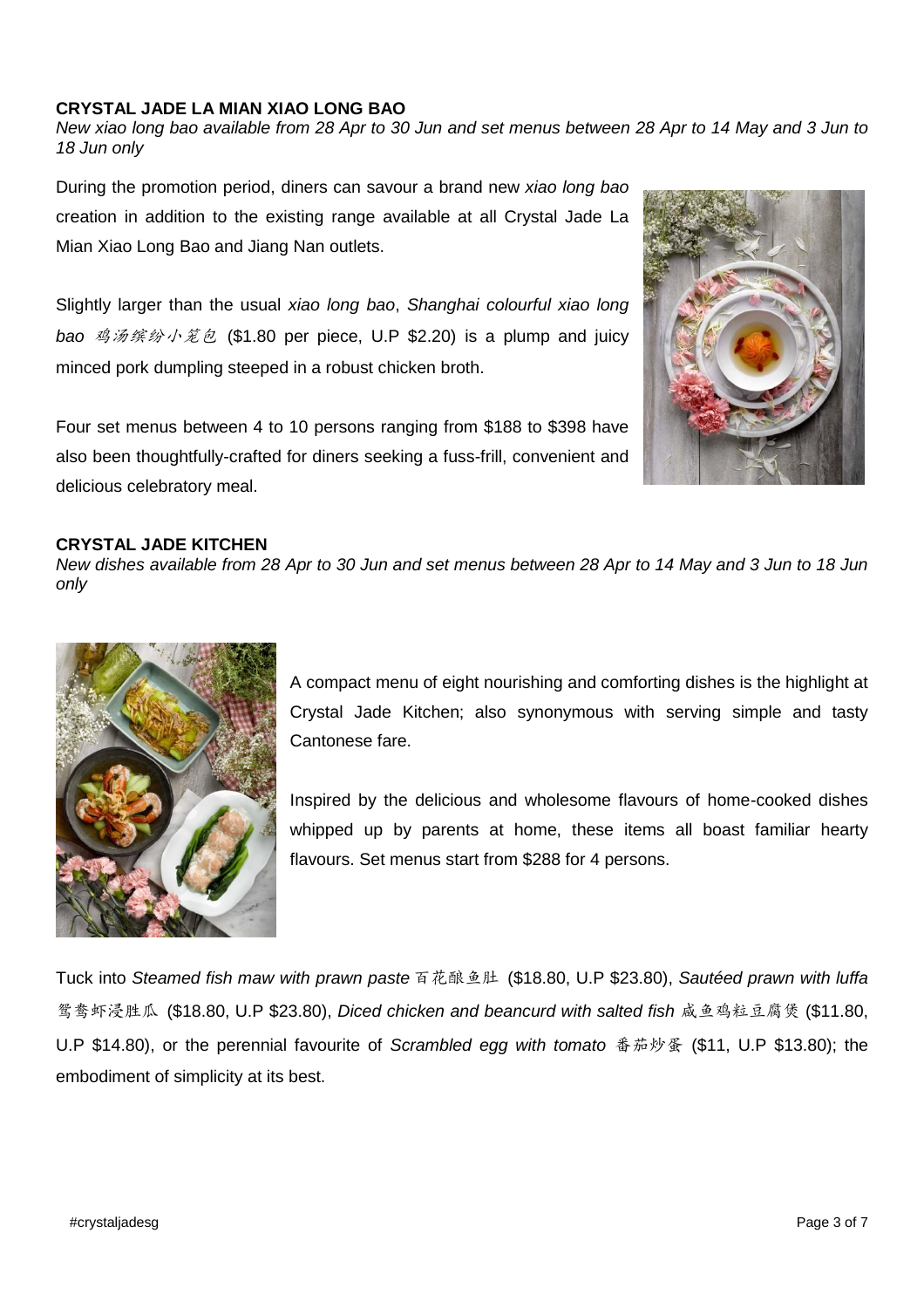# **CRYSTAL JADE GOLDEN PALACE, CRYSTAL JADE PALACE AND CRYSTAL JADE DINING IN**

*New dishes available from 28 Apr to 30 Jun and set menus between 28 Apr to 14 May and 3 Jun to 18 Jun only*



At Crystal Jade's three fine dining restaurants, customers can look forward to a wide-range of delectable sets menus; Crystal Jade Golden Palace – starting from \$168 per person to \$988 for 10 persons, Crystal Jade Palace – starting from \$388 for 4 persons, as well as Dining IN starting from \$298 for four persons.

A specially-created dim sum of *Rose red bean paste bun* 玫瑰豆沙包 (\$4.80, U.P. \$5.80 for 3 pieces); blossoming rose-shaped *bao* enveloping smooth red bean filling is also available.

In addition, Crystal Jade Dining IN will also present four exclusive indulgent dishes; *Stewed lobster with custard sauce* 奶皇龙虾仔 (\$29.80 for half, U.P \$42 for half), *Steamed stuffed tofu with pumpkin sauce* 金汤百花酿豆 (\$19.80, U.P \$24), Hokkaido King Scallop with black truffle sauce 黑松露煎 带子皇 (\$12.80, U.P \$16.80) and *Braised stuffed sea cucumber with shrimp roe* 虾子酿原条海参 (\$19.80, U.P \$28.80).



# **'MAKE YOUR PARENTS' DAY' LUCKY DRAW FOR JADEITE MEMBERS**

Applicable between 27 Apr to 9 June

All Jadeite members dining at Crystal Jade restaurants\* between 27 Apr and 9 June stand a chance to take part in a lucky draw to win four attractive prizes; two return air tickets to Hong Kong via Cathay Pacific (worth \$960), a 3D2N stay in a two-bedroom deluxe villa at Nongsa Village, Nongsa, Batam; inclusive of lifestyle activities (worth \$1,110), and set dinner for 4 at Crystal Jade Golden Palace worth \$600.

To enter, customers simply need to spend a minimum of \$88 in a single transaction. Please refer to <https://www.crystaljade.com/parentsday/> for more details.

*\*Not applicable at La Mian Xiao Long Bao outlet at Changi Airport Terminal 1*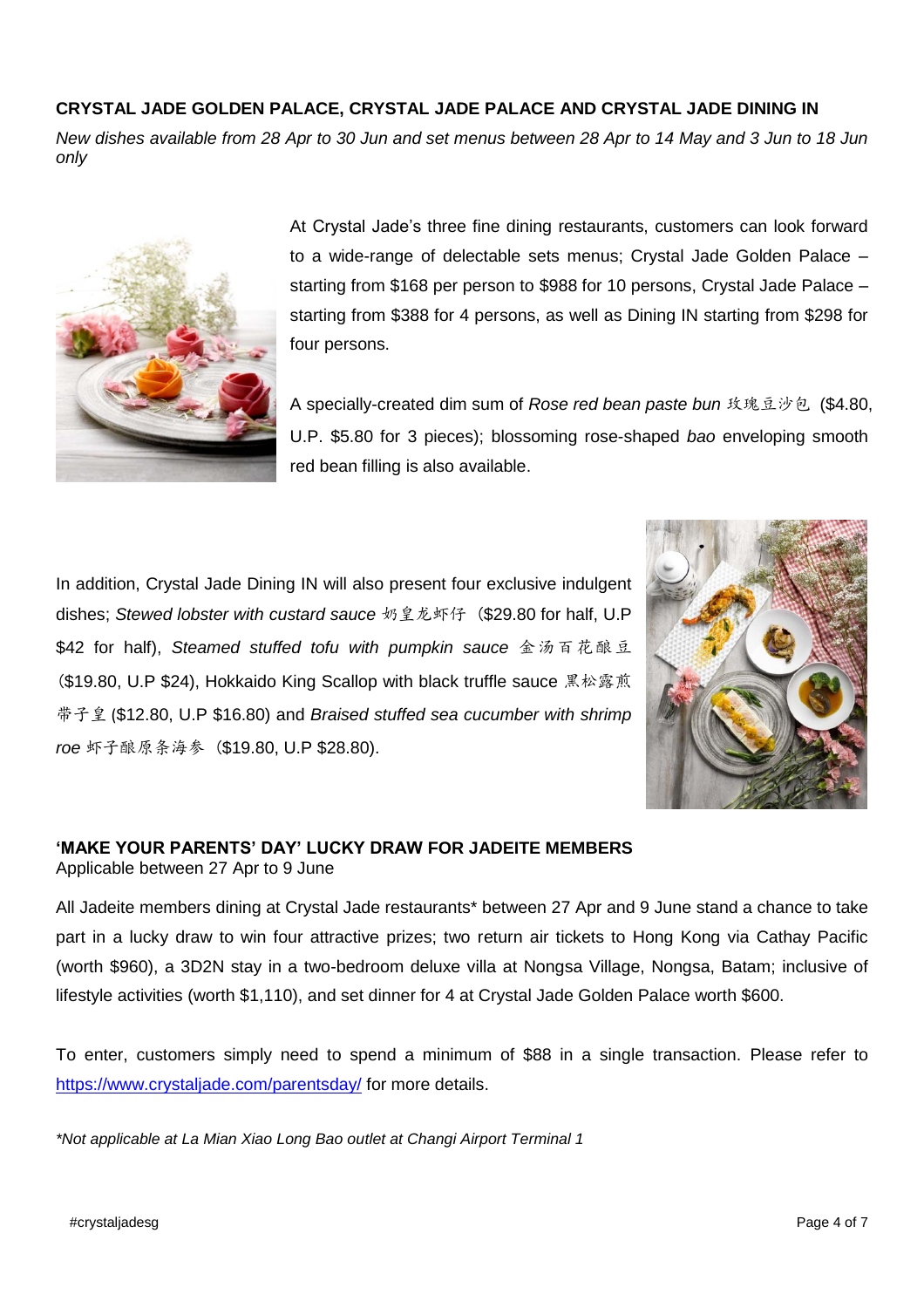# **Special promotion for Jadeite members**

Applicable for orders of 'Make your parents' day set menus only

- 12% rebate for Jadeite members making payment with Standard Chartered card
- 10% rebate for all Jadeite members

For more information on outlet locations, please log on to [www.crystaljade.com](http://www.crystaljade.com/) or refer to Appendix 1 attached.

*Note to editors:* 

- *All prices are subject to GST.*
- *High-res images of select promotional dishes are available upon request via email.*

# **ABOUT CRYSTAL JADE GROUP**

Founded in 1991, Crystal Jade is a Singapore-based culinary brand with one-MICHELIN star. Committed to preserving the rich traditions of Chinese cuisine, the group's portfolio of specialty dining concepts range from fine dining and casual dining restaurants to specialty bakeries.

In 2014, L Capital Asia, the private equity arm of LVMH Moët Hennessy – Louis Vuitton officiated a 90% stake buy in Crystal Jade. Later in June 2015, Standard Chartered Private Equity (SCPE) announced its investment in the group as well. To date, the award-winning group owns and operates over 100 outlets in over 25 major cities across Asia Pacific.

For more information or assistance, please contact: **Sixth Sense Communications & PR Consultancy**

Loh Hsian Ming **Rachel Xie Rachel Xie** T: 6423 0096 | M: 9435 9171 T: 6423 0096 | M: 9232 5508

E: [hsianming@sixthsense.com.sg](mailto:hsianming@sixthsense.com.sg) E: [rachel@sixthsense.com.sg](mailto:rachel@sixthsense.com.sg)

Charis Tan **Rosalind Tan** Rosalind Tan T: 6512 0806 | M: 9424 1903 T : 6512 0813 | M : 9479 7649

E: [charis.tan@crystaljade.com](mailto:charis.tan@crystaljade.com) E: [rosalind.tan@crystaljade.com](mailto:rosalind.tan@crystaljade.com)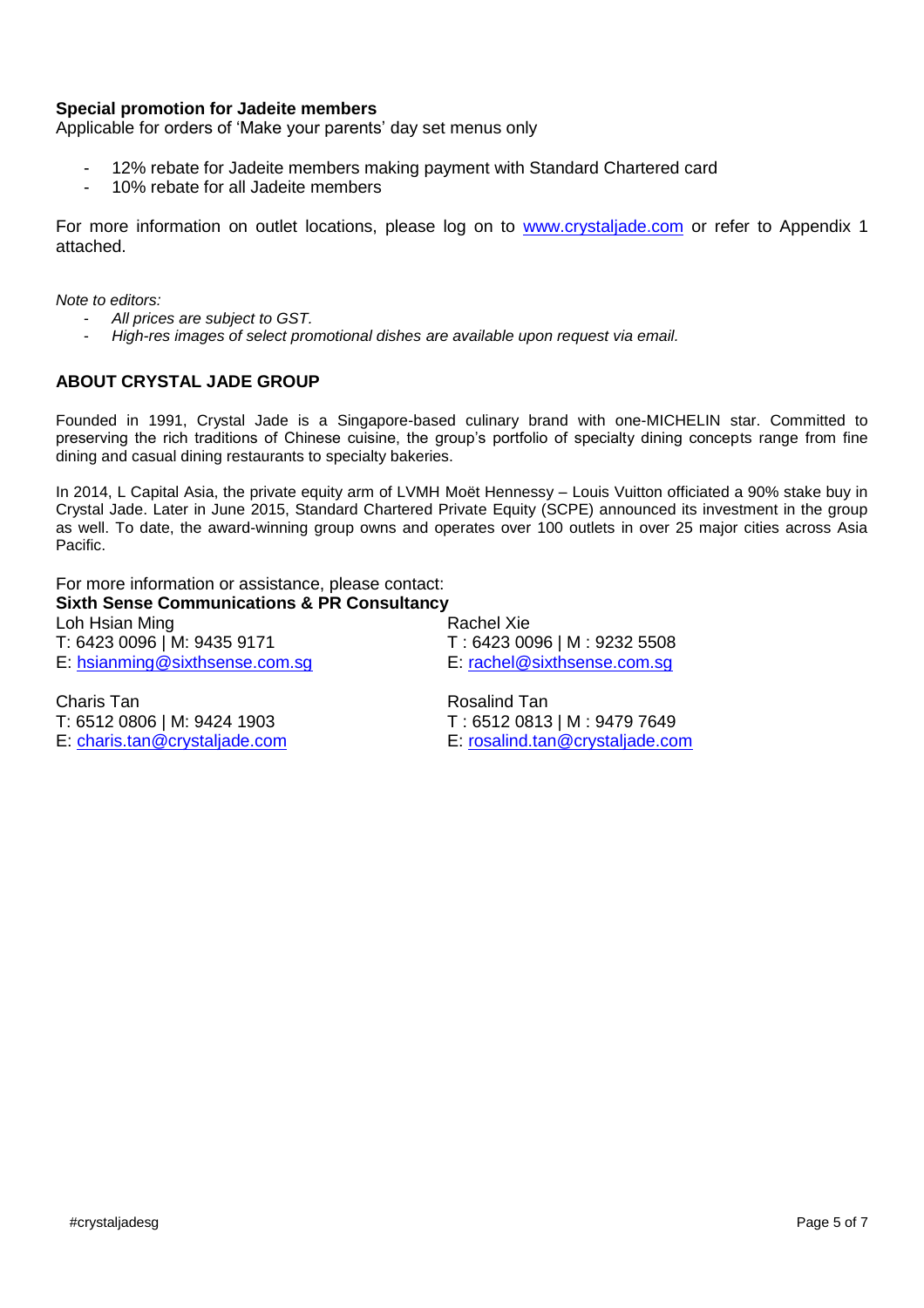# **APPENDIX 1A: PARTICIPATING OUTLETS LISTING**

| <b>Concept</b>     | <b>Outlets</b>                        | <b>Address</b>                                          | Tel                                                                             |
|--------------------|---------------------------------------|---------------------------------------------------------|---------------------------------------------------------------------------------|
| <b>Fine Dining</b> | Crystal Jade Palace<br>Restaurant     | Ngee Ann City #04-19                                    | 6735 2388                                                                       |
|                    | Crystal Jade Golden Palace            | Paragon #05-22                                          | 6734 6866                                                                       |
|                    | <b>Crystal Jade Prestige</b>          | Marina Bay Financial<br>Centre<br>(Ground Plaza) #02-01 | 6509 9493                                                                       |
|                    | Crystal Jade Dining IN                | VivoCity #01-112                                        | 6278 5626                                                                       |
| Casual Dining      | Crystal Jade Kitchen                  | Tampines Mall #B1-11                                    | 6788 0633                                                                       |
|                    |                                       | Great World City #03-30                                 | 6738 2911                                                                       |
|                    |                                       | Holland Village, No.2 Lor<br>Mambong                    | 6469 0300                                                                       |
|                    |                                       | Ngee Ann City #B2-38                                    | 6238 1411                                                                       |
|                    |                                       | The Clementi Mall #03-54                                | 6659 9215                                                                       |
|                    |                                       | Causeway Point #05-10                                   | 6891 1779                                                                       |
|                    |                                       | Westgate #04-42                                         | 6465 9822                                                                       |
|                    |                                       | Suntec City #B1-112                                     | 6884 5172                                                                       |
|                    |                                       | Plaza Singapura #02-32                                  | 6336 2833                                                                       |
|                    |                                       | Zhongshan Mall #01-18                                   | 6339 0283                                                                       |
|                    |                                       | The Centrepoint #03-43                                  | 6734 9420                                                                       |
|                    | Crystal Jade La Mian Xiao<br>Long Bao | Jurong Point 2 #03-96                                   | 6790 2212                                                                       |
|                    |                                       | Great World City #02-53                                 | 6738 5595                                                                       |
|                    |                                       | <b>Holland Avenue 241</b>                               | 6463 0968                                                                       |
|                    |                                       | VivoCity #01-52                                         | 6221 1830                                                                       |
|                    |                                       | Blk 470, Toa Payoh Lor 6 #01-70                         | 6250 2301                                                                       |
|                    |                                       | Bugis Junction #B1-04A                                  | 6339 6902                                                                       |
|                    |                                       | T1 Departure/ Transit Lounge<br>East #03-54             | 6512 3172<br>*Parents' Day set menus<br>and promotion are not<br>available here |